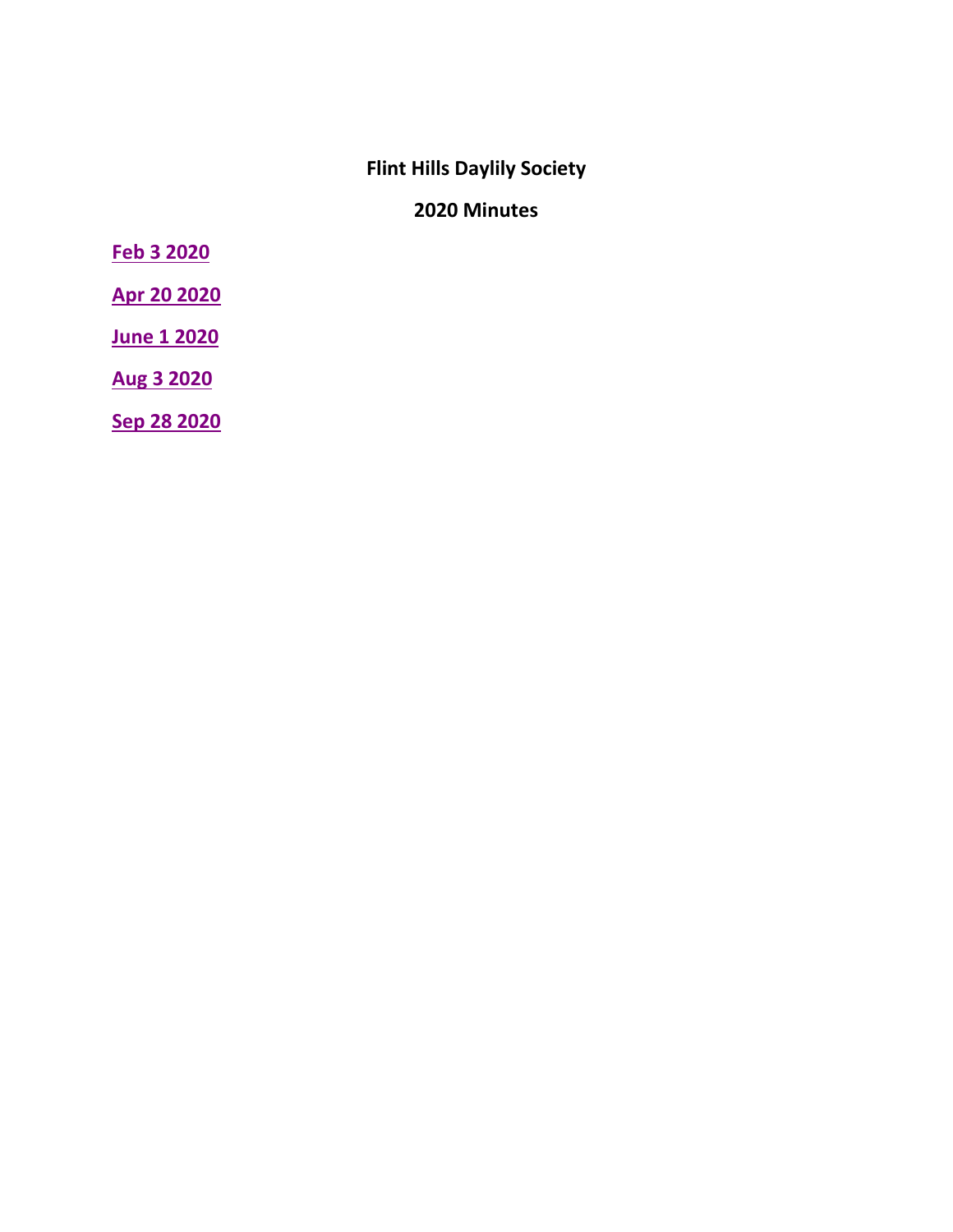## **February 3 2020**

<span id="page-1-0"></span>Seventeen members and one guest were present for the first meeting of 2020. Refreshments were provided by Steve and Jane Amy, Kathy and Kent Foster, Shirley Masterson, and Chris Tyler.

Christopher Renner opened the meeting with an update on the planning for the Region 11 Summer Meeting. He called on all members to be flexible, respectful, and committed to making the meeting a success. Margo Reed will be the featured speaker. Christopher passed around lists of various jobs needing volunteers. The Topeka Daylily Club will sponsor the Hospitality Room at the summer meeting.

Christopher also announced that he is the new editor of the MoKanOk. The next MoKanOk will come out in April with a centerpiece registration form for the Region11 Summer Meeting. Club Happenings and other contributions must be submitted by March 15. Christopher has also designed a registration brochure that he will place in the registration packets at the Region 11 Winter Gathering.

Birthday wishes were extended to Gary McKenzie and Marian Quinlan.

#### **Old Business**

Lou Irwin has completed repainting the sign in the Stoneybrook daylily bed. Pam Lauer will make labels for the bed. Shirley Masterson will help with the placing of labels when the plants are in bloom.

#### **Committees**

- o Summer Regional Chair Christopher Renner
- o Annual Fall Banquet Chair Kent Foster
- $\circ$  Daylily DAZE Chair Jeanette Schuler. Daylily Days will be July 4, in conjunction with the Region 11 Meeting.
- o Club Daylily Drawings Chair Christopher Renner. Christopher reported on the hybridizers that will be supplying daylilies for each drawing.
- o Farmers' Market Sale Co-Chairs Ann Redmon and Irene Johnson. Karen Ridder will be in charge of publicity. The sale will be held May 2.
- $\circ$  KSU Gardens Daylily Review is canceled for this year. Laura reported that there are still clumps of unnamed daylilies in the garden.
- o Media Specialist/Librarian Chair –Linda Marston
- o Meet me at the Market Chair: Karen Ridder
- o Members' Garden Tour is canceled this year due to hosting the Region 11 Summer Meeting.
- o Membership Chair Jo Lyle
- o Nominating Committee Christopher Renner, Laura Hall, and Kathy Foster
- o Photo Contest Co-Chairs -- Barbara Pearson and Lou Irwin
- o Programs: Shirley Masterson reported that the speaker for the April meeting will be Ann Redmon. Trish Remley will speak at the August meeting on the importance of growing native perennials and grasses in the garden and varieties that do well in Kansas.
- o Refreshments Co-Chairs Steve and Jane Amy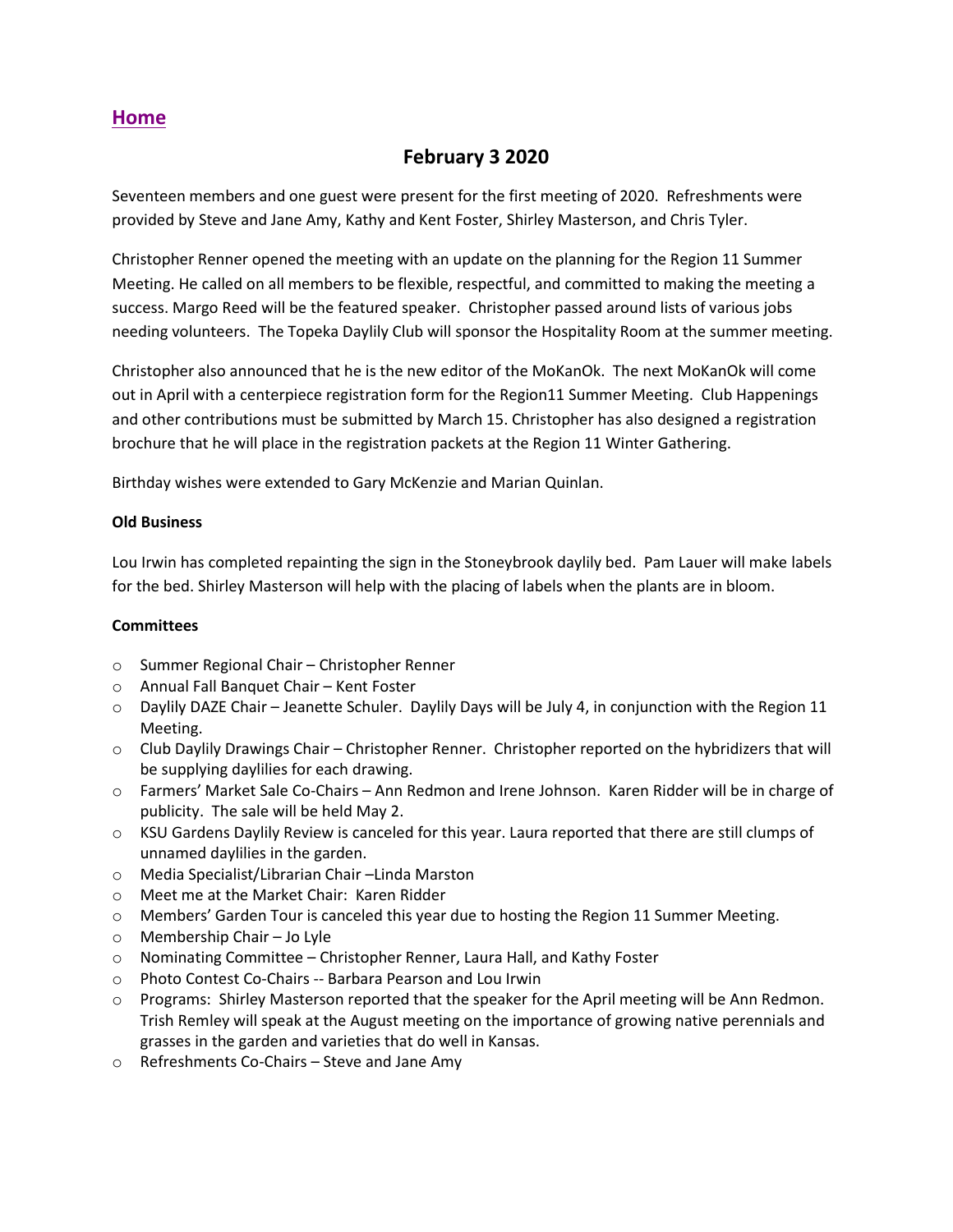#### **Treasurer's Report**

Pam Lauer presented the Treasurer's Report including the proposed 2020 budget. It was moved and seconded to accept the budget as presented. Pam also announced that the club now has a PayPal account and a card reader to facilitate the paying of registration fees, dues, and sales of daylilies.

#### **New Business**

Shirley Masterson proposed that the Treasurer and Regional Meeting Chairman be given a daylily by the club in addition to the President. Discussion followed. An amendment to the Flint Hills Daylily Society Bylaws will be needed. It was moved, seconded and approved by a majority vote to amend the bylaws to read as follows:

Article V. Special Expenses,

Section 1: As a special reward for providing leadership to FHDS, the President, Treasurer, and Summer Regional Meeting Chairperson (in years FHDS is hosting) may purchase a daylily in recognition of their service and ask for reimbursement of up to \$100 from the club.

#### **Daylily Raffle**

Christopher Renner and Kathy Foster conducted the daylily raffle for plants to be provided by Carol Mock.

#### **Meeting Adjourned**

Submitted by Shirley Masterson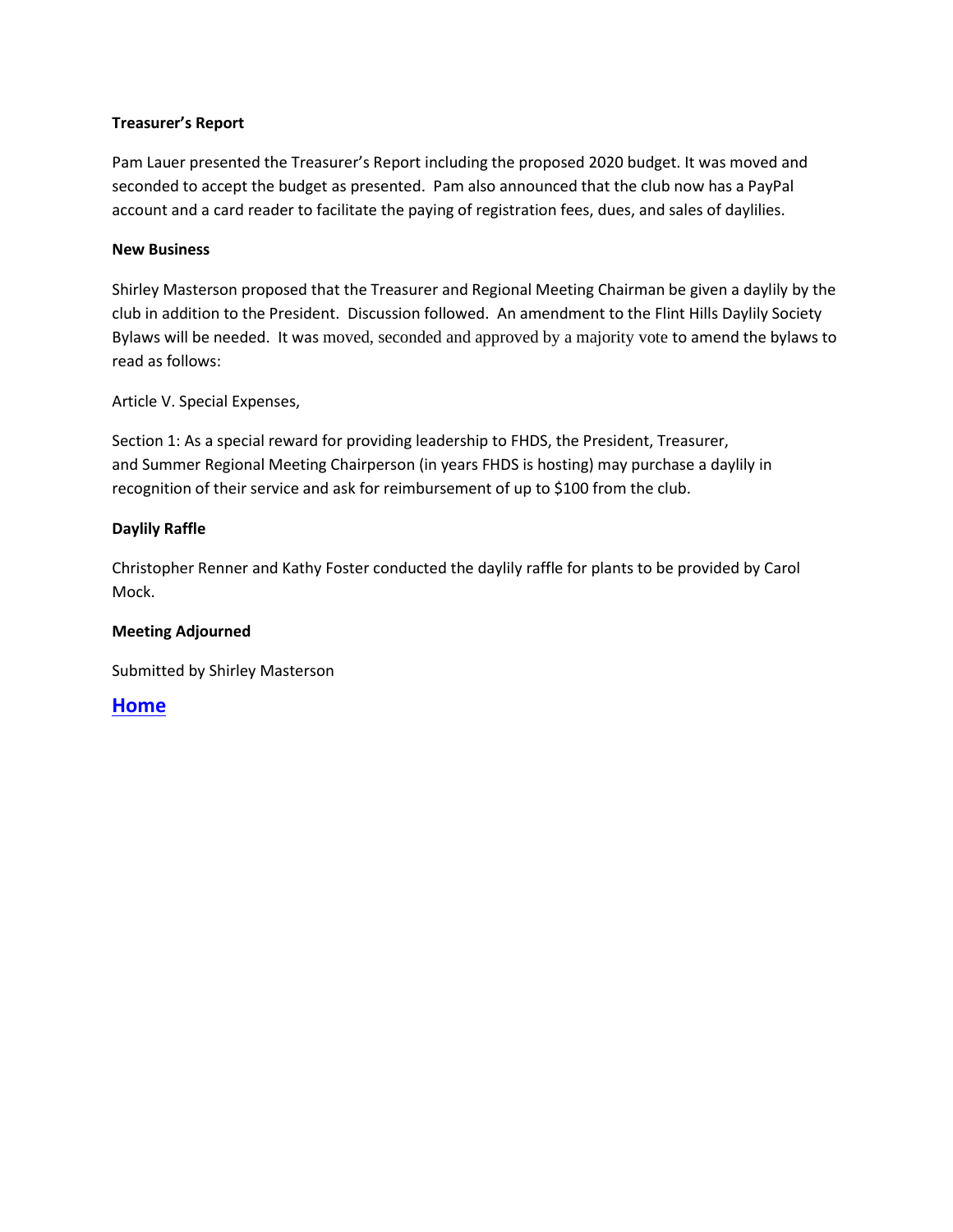## **April 20 2020**

#### <span id="page-3-0"></span>**Meeting cancelled due to Covid.**

Plant raffle was held via ZOOM on April 20<sup>th</sup>. Plants from Hybridizers Heidi & Charles Douglas / Gene Tanner, Browns Ferry Gardens / Terry and Ashton Loup.

**Participation Raffle -** Christopher Renner created a new online Participation tracking form. The link was sent to members. Participation Raffle will be in June.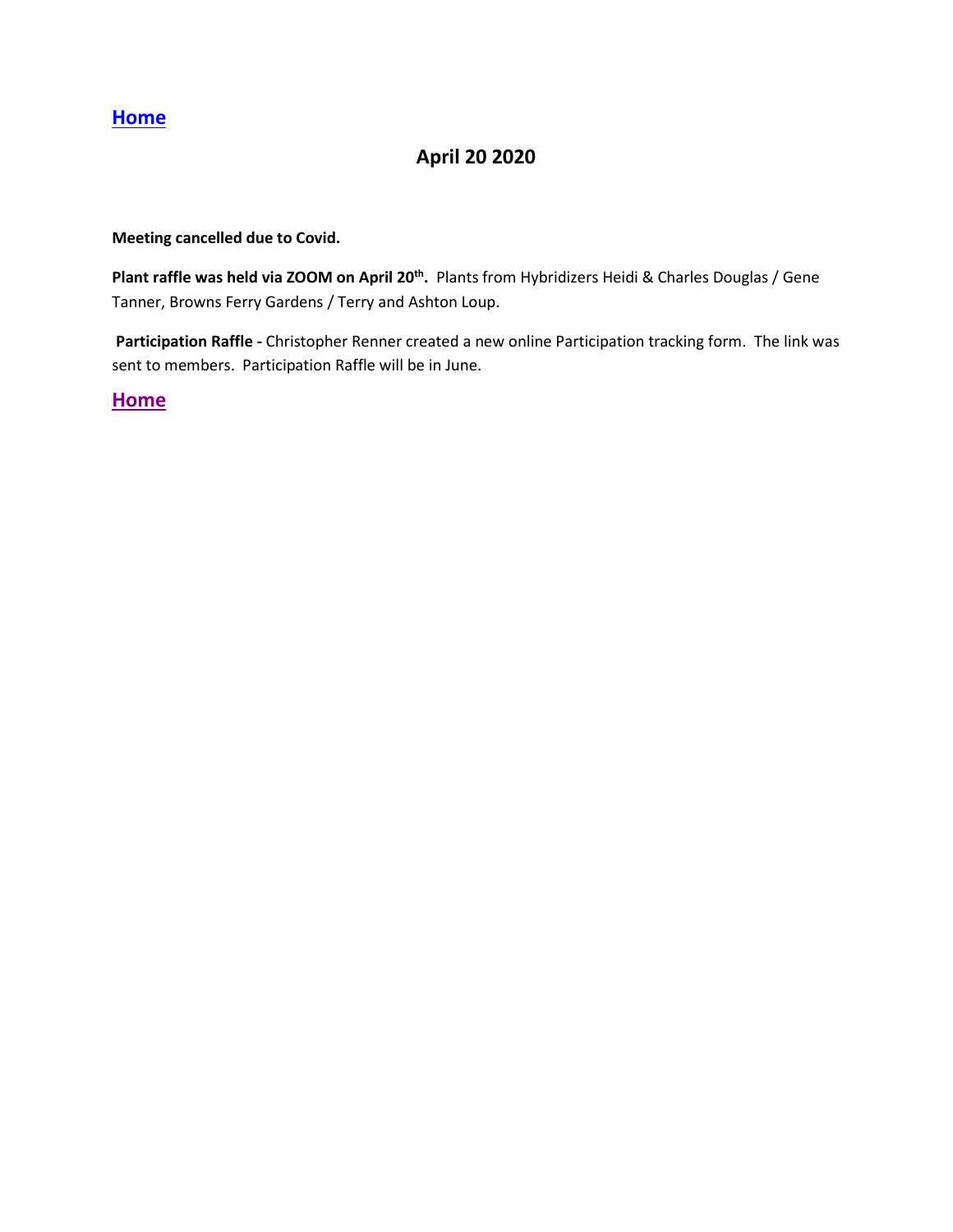## **June 2020**

**\_\_\_\_\_\_\_\_\_\_\_\_\_\_\_\_\_\_\_\_\_\_\_\_\_\_\_\_\_\_\_\_\_\_\_\_\_\_\_\_\_\_\_\_\_\_\_\_\_\_\_\_\_\_\_\_\_\_\_\_\_\_\_\_\_\_\_\_\_\_\_\_\_\_\_\_\_\_\_\_\_\_\_\_\_**

<span id="page-4-0"></span>**Meeting cancelled due to Covid. Including relevant emails since there are no minutes.**

From: Laura Hall Wed 4/22/2020 1:30 PM

Ann Redmon, Shirley Masterson and myself weeded and mulched the daylilies being grown in the Community Garden. These are daylilies for the Regional auction and to use as registration and bus plants. They are doing well and most are multiplying. It was a gorgeous day and except for getting covered with prairie hay dust, it was an enjoyable few hours with fellow club members.

We also need to weed the Senior Center daylilies. As most are aware, we tend the daylily garden in front of the Senior Center in exchange for using the facility for our meetings. Barbara Pearson, Rebecca Stark and Rebecca's husband David have volunteered to help next Weds. I may have to set up another work day if we don't get done. I think we'd better limit the number of people working at once so we can maintain adequate social distancing.

K-State is not allowing events until after July 31st so no Daylily Daze this year. Although hopefully the daylilies will still put on a great display for visitors.

The Zoom plant raffle went well ! It was great to see those who participated. We had a brief discussion about a late summer/fall farmers market sale. We can keep the option open and if the Farmers Market opens up to regular business later this summer, perhaps we can squeeze a sale in. We can also discuss other alternative options for a sale, but I think we can wait until midsummer to make a decision.

From: Laura Hall Wed 5/7/2020 1:30 PM

#### Dear members

As you are aware, we currently have a plot at the community gardens where we are growing our bus and registration plants for next years Regional. Part of renting the plot is participating in communal work days or pot lucks. Due to the virus restrictions, there will not be work days this summer. Instead we have been assigned to weed the circular flower bed in the NW corner.

Ann and I can both help but we need a couple of other volunteers. **Let me know if you can help weed tomorrow (Friday) at 1:00 or Monday at 1:00.** It should not take more than an hour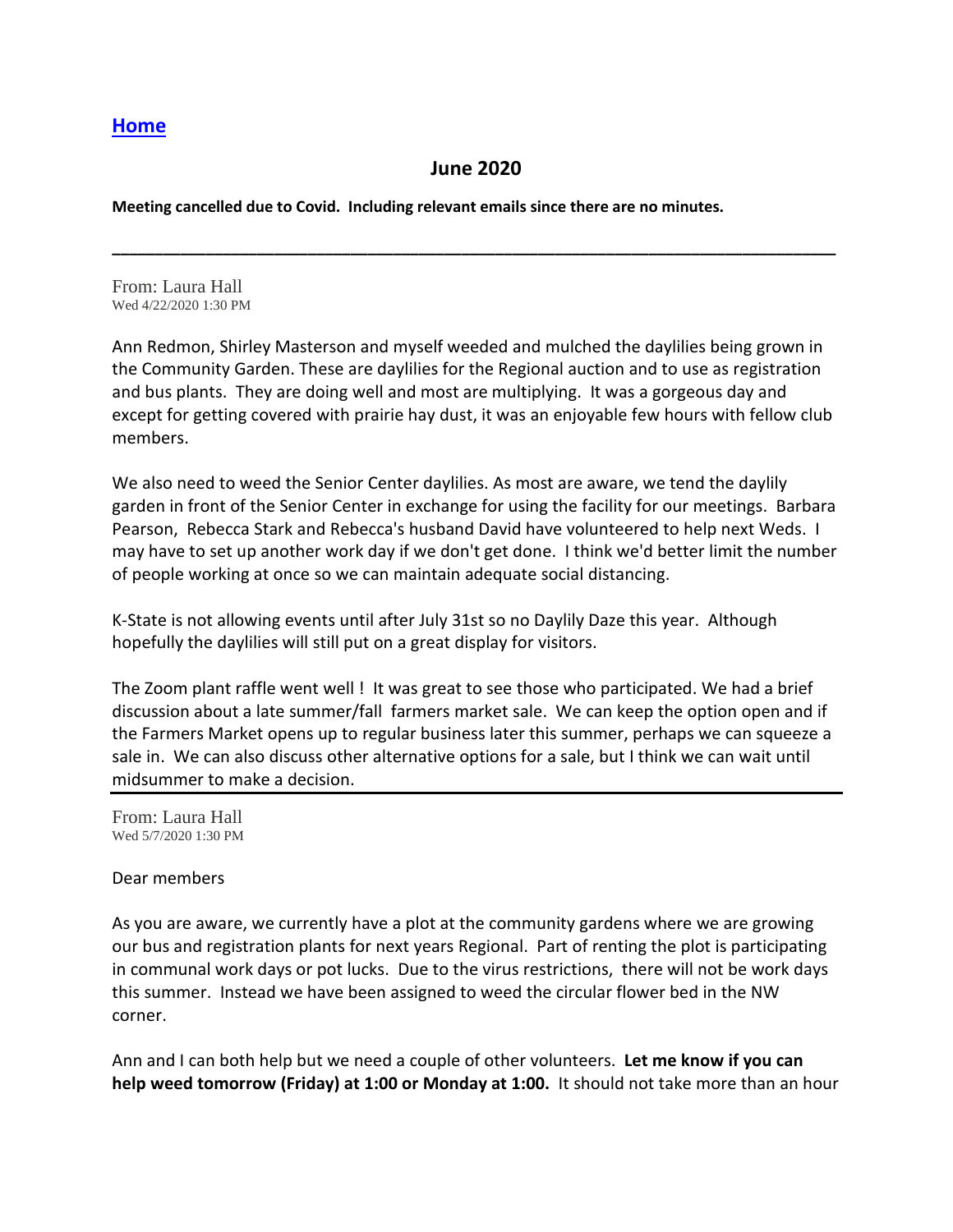or so. We will go with which ever day gets two addtional volunteers able to help.

Also Barbara Pearson, Lou Irwin, Rebecca Stark (and her husband David) and I weeded and mulched the Senior Center Daylily bed last week. Lots of bind weed as always but it looked pretty good when we were done. (at least until the bind weed starts growing again)

\_\_\_\_\_\_\_\_\_\_\_\_\_\_\_\_\_\_\_\_\_\_\_\_\_\_\_\_\_\_\_\_\_\_\_\_\_\_\_\_\_\_\_\_\_\_\_\_\_\_\_\_\_\_\_\_\_\_\_\_\_\_\_\_\_\_\_\_\_\_\_\_\_\_\_\_

From: Laura Hall Fri 5/22/2020 10:34 AM

Greetings !

A rainy day ! and we need it !

**First** - please be watching your email. Christopher will be sending out a vote for the motion that was passed at the Feb meeting. We'd like to get it incorporated into this year's by-laws. Our By-laws require changes to be presented at one meeting and voted on the following meeting.

To refresh your memory, this is from the Feb meeting notes:

"Shirley Masterson proposed that the Treasurer and Regional Meeting Chairman be given a daylily by the club in addition to the President. Discussion followed. An amendment to the Flint Hills Daylily Society Bylaws will be needed. It was moved, seconded and approved by a majority vote to amend the bylaws to read as follows:

Article V. Special Expenses,

Section 1: As a special reward for providing leadership to FHDS, the President, Treasurer, and Summer Regional Meeting Chairperson (in years FHDS is hosting) may purchase a daylily in recognition of their service and ask for reimbursement of up to \$100 from the club. "

**Second** - I feel the Participation requirements still need tweaked. We changed it last year so that ADS membership was not a requirement and instead the ADS membership could be used as one of the 4 requirement options. We still had a member this year that worked 8 hrs at the wash and tag, 5 hours at the farmers market sale, and over 2 hours at Daylily Daze and did not get a participation daylily. I believe the thing our club needs most is participation in local club events and would like to have this reflected in the participation requirements. The Farmers Market sale is our only real money maker for the year. The participation in the wash and tag seems to go down every year and it really troubles me that someone who spent a long hard day helping at the wash and tag is not rewarded with a participation daylily. The board did discuss the problem but did not have time to formulate a solution. We decided to form a committee to review the requirements. I will be the chair and would like to have 3 to 5 members including myself on the committee. If you would be like to be part of the process, please send me an email. I will take the first 4 people who respond.

**Third** - We will once again have a Zoom plant raffle on June 1st at 7:00 PM. Christopher has sent out the plant list. There will be two raffles. The regular plant raffle and the participation plant raffle. Christopher previously sent out the names of those eligible for the participation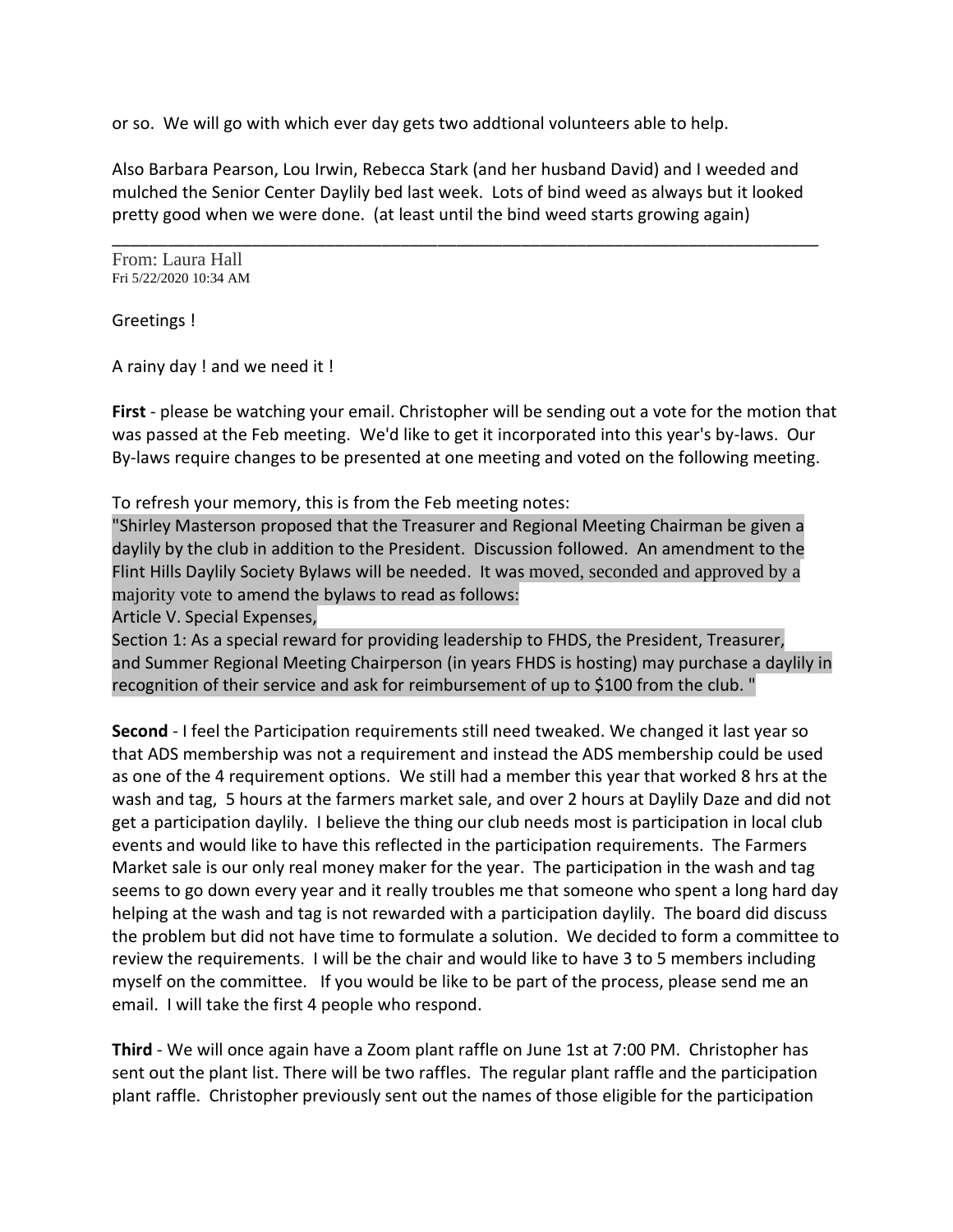plant raffle. Please send Kathy Foster an email if you are going to participate in the Zoom meeting on June 1st in the regular plant raffle. If your name is on the participation plant raffle list, please confirm to Kathy that you will be on the Zoom meeting. [<frenchxl8r@gmail.com>](https://outlook.live.com/mail/0/frenchxl8r@gmail.com) **Kathy needs to be notified by end of day on Friday May 29th if you are participating. Please note that only those that respond by the 29th deadline will be in the drawing**. I will be sending out the Zoom Meeting ID on May 30 to those who

\_\_\_\_\_\_\_\_\_\_\_\_\_\_\_\_\_\_\_\_\_\_\_\_\_\_\_\_\_\_\_\_\_\_\_\_\_\_\_\_\_\_\_\_\_\_\_\_\_\_\_\_\_\_\_\_\_\_\_\_\_\_\_\_\_\_\_\_\_\_\_\_

notified Kathy.

Laura Hall Fri 5/22/2020 3:24 PM

The participation requirements committee will be: Laura Hall Ann Redmon Jo Lyle Kathy Foster Shirley Masterson Barbara Pearson

This gives us a good mix of people with varying years in the club. If you have any ideas or recommendations, feel free to send them to me.

\_\_\_\_\_\_\_\_\_\_\_\_\_\_\_\_\_\_\_\_\_\_\_\_\_\_\_\_\_\_\_\_\_\_\_\_\_\_\_\_\_\_\_\_\_\_\_\_\_\_\_\_\_\_\_\_\_\_\_\_\_\_\_

#### 2020 Participation Guidelines as proposed by committee

#### **Criteria for Club Participation Program**

**The Club will provide one drawing per year for "Club Participation". These plants are provided as a reward to those who contribute time and energy to the Club and support Regional and National functions. Eligibility for the Club Participation drawing is outlined below.**

#### **Members must:**

**1) be a member of FHDS AND**

### **meet four of the following criteria which must include at least two criteria from the Local Club Participation group and one criteria from the Regional/National group**

#### **2) Local Club Participation**

- a. Hold a FHDS office
- b. Chair or Co-Chair a FHDS committee
- c. Organize and host a wash and tag sale for the Club sale
- d. Contribute at least 3 hours to compiling the sale catalog and pictures for the Club Sale \*
- e. Contribute at least 3 hours at a wash and tag sale for the Club sale
- f. Contribute at least 3 hours during Club Sale
- g. Help with setup AND tear down at Club Sale \*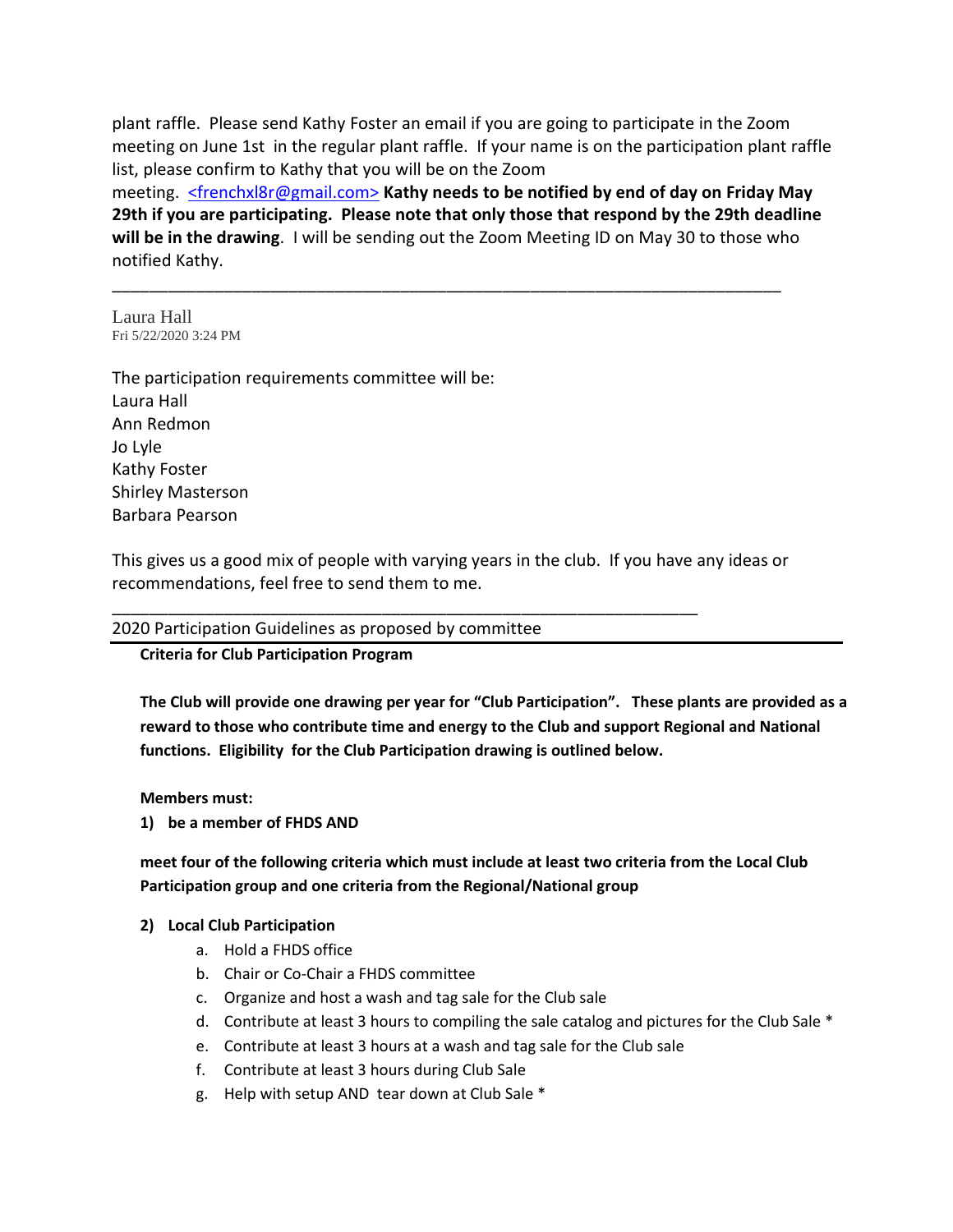- h. Contribute at least 20 double fans for the Club Sale or dig the same for others
- i. Contribute at least 3 hours at Daylily Daze (including gathering blooms, setup and teardown) \*
- j. Contribute at least 3 hours to weeding and maintaining the Senior Center beds, community gardens (if applicable) or deadheading daylilies at KSU Gardens, City Park, Senior Center \*
- k. Contribute at least 3 hours to other FHDS events or community involvement (not included above) \*
- l. Contribute at least 3 hours of active FHDS committee participation (examples: combination of refreshments, setting up meeting tables/chairs, cleaning up after meetings, putting away table/chairs, participation in KSU Gardens review or other committees) \*
- m. Give a Daylily program to a local club or local civic group
- n. Bring a new member into FHDS
- o. Be an ADS Display Garden

### **3) Regional or National Participation**

- a. Hybridize and register a new daylily
- b. be a member of ADS
- c. Hold a Regional or National Office
- d. Be a Regional or National committee member
- e. Attend a Regional, National or Winter Gathering meeting
- f. Write an article in the regional or ADS newsletter
- g. Vote in the ADS popularity poll
- h. Be an active ADS garden or exhibition judge

\* new criteria

## **FHDS - Bylaws change vote**

Laura Hall Sat 5/30/2020 2:12 PM +27 others

Please see Christopher's email below with the result of our recent bylaw's vote. The change did pass. The exact wording of the change is below.

#### Article V. Special Expenses,

Section 1: As a special reward for providing leadership to FHDS, the President, Treasurer, and Summer Regional Meeting Chairperson (in years FHDS is hosting) may purchase a daylily in recognition of their service and ask for reimbursement of up to \$100 from the club.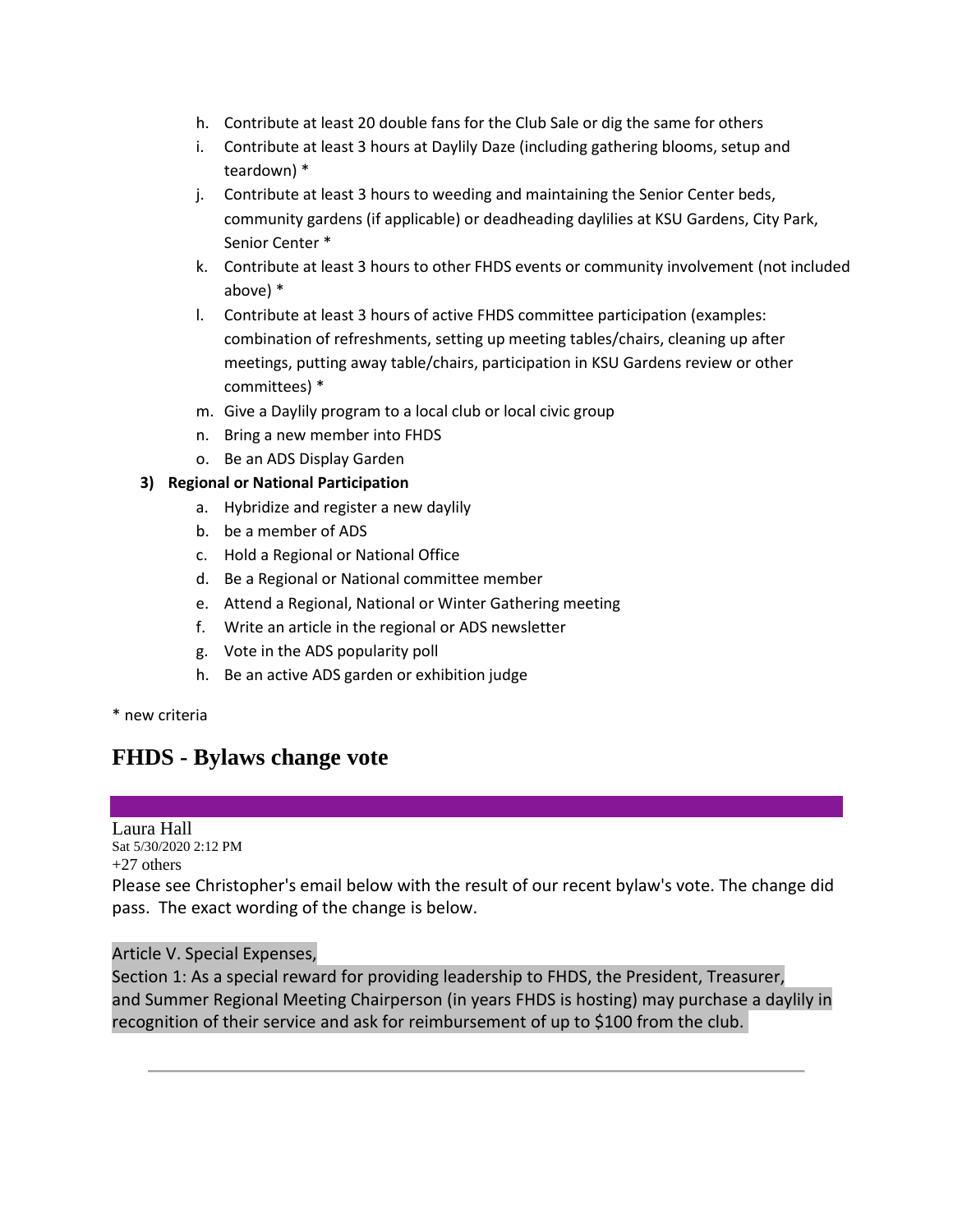**From:** Christopher Renner <renner1974@gmail.com> **Sent:** Friday, May 29, 2020 3:15 PM **Subject:** Bylaws change vote

The results of the vote for the change to the bylaws expanding the Presidental Daylily to include the Treasurer and Regional Summer Meeting Chair: Total votes: 26 Yes - 18  $No-8$ 

**Plant raffle was held via ZOOM on June 1st.** Plants from Dan Bachman

**Participation Raffle was held via ZOOM following the regular club raffle –** Plants by William Marchant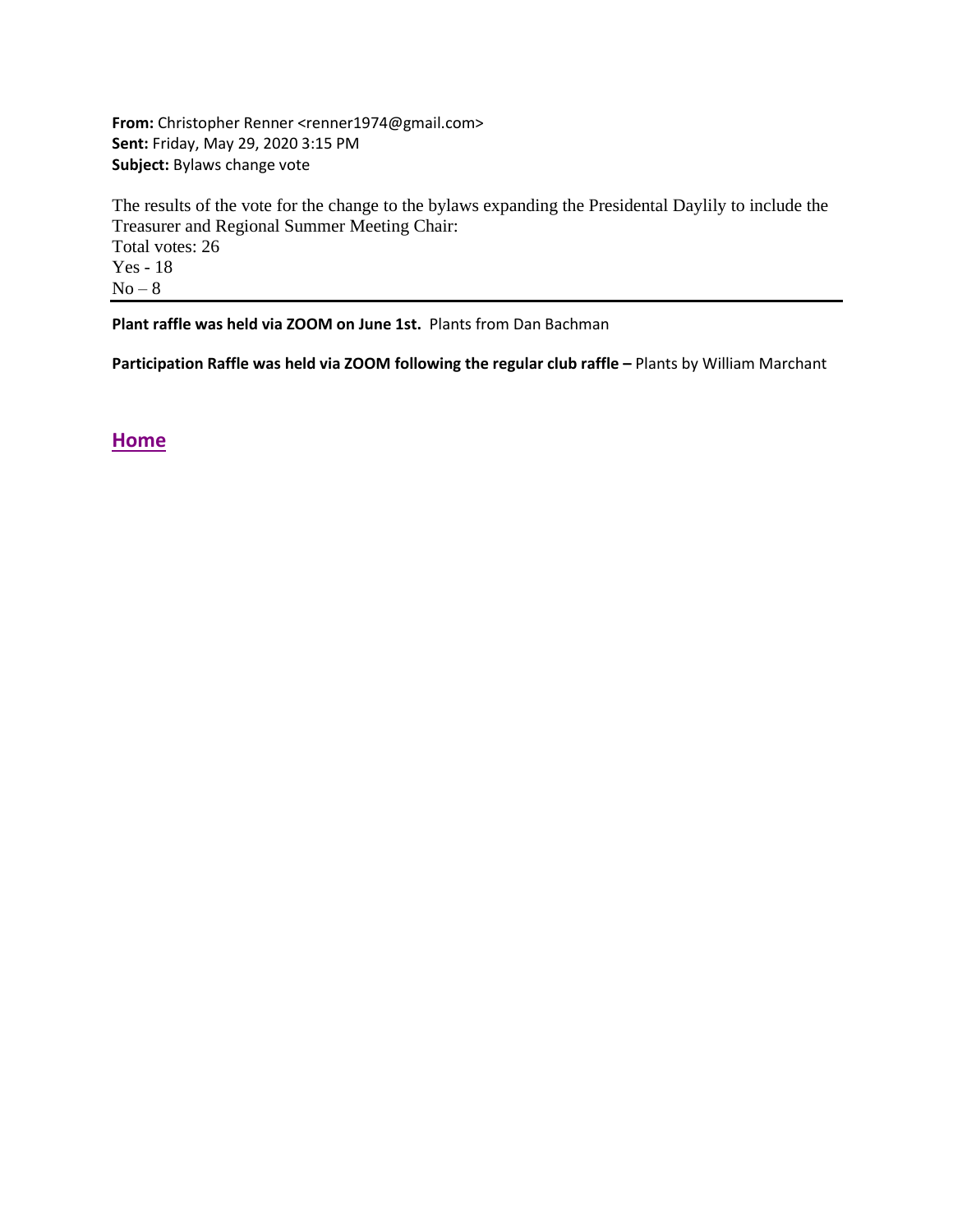## **August 3rd 2020**

#### <span id="page-9-0"></span>**ZOOM meeting held at 7:00 on Aug 3rd**

The member tour was held July 4th from 7:00 to 10:00. Due to COVID, members did not tour gardens as a group.

The gardens were:

Steve and Jane Amy, Ann Redmon, Laura Hall and Christopher Renner.

## FHDS - August 3 2000 meeting agenda

- 1. Sept/Oct meeting
	- 1. determine date Monday Sept 28
	- 2. officially cancel Fall Banquet ? Yes
	- 3. wait and see what COVID status is with possibility of meeting at City park ? or decide on Zoom meeting now ? - Zoom meeting
	- 4. If the club does not have a physical meeting, do we still want to do the \$10 member plant raffle at the last meeting ? - No raffle, but Christopher Renner suggested posting on facebook page if you have extras of nice plants with the price. Members would send check made out to FHDS to Pam Lauer.
- 2. Officially cancel 2020 Farmers Market Sale? Yes
- 3. Officially cancel 2020 Photo Contest ? Yes. May create an Album for each category on group FB page, Members could post their best photos
- 4. Discussion of 2020 Participation Daylily Cancelled for 2020
- 5. Treasurer Report Reports sent out to members, let Pam know if you have questions
- 6. Discussion of new Participation Criteria proposal Adapted for 2021
- 7. 2021 Regional didn't get to it, will discuss at Sept meeting
- 8. 2021 Officers Nominating Committee will discuss, officers will be approved at Sept meeting
- 9. Member concerns/announcements didn't get to it, bring concerns to Sept meeting

Plant Raffle – plants from Riverbend Daylily Garden

#### **Meeting Adjourned**

Submitted by Laura Hall